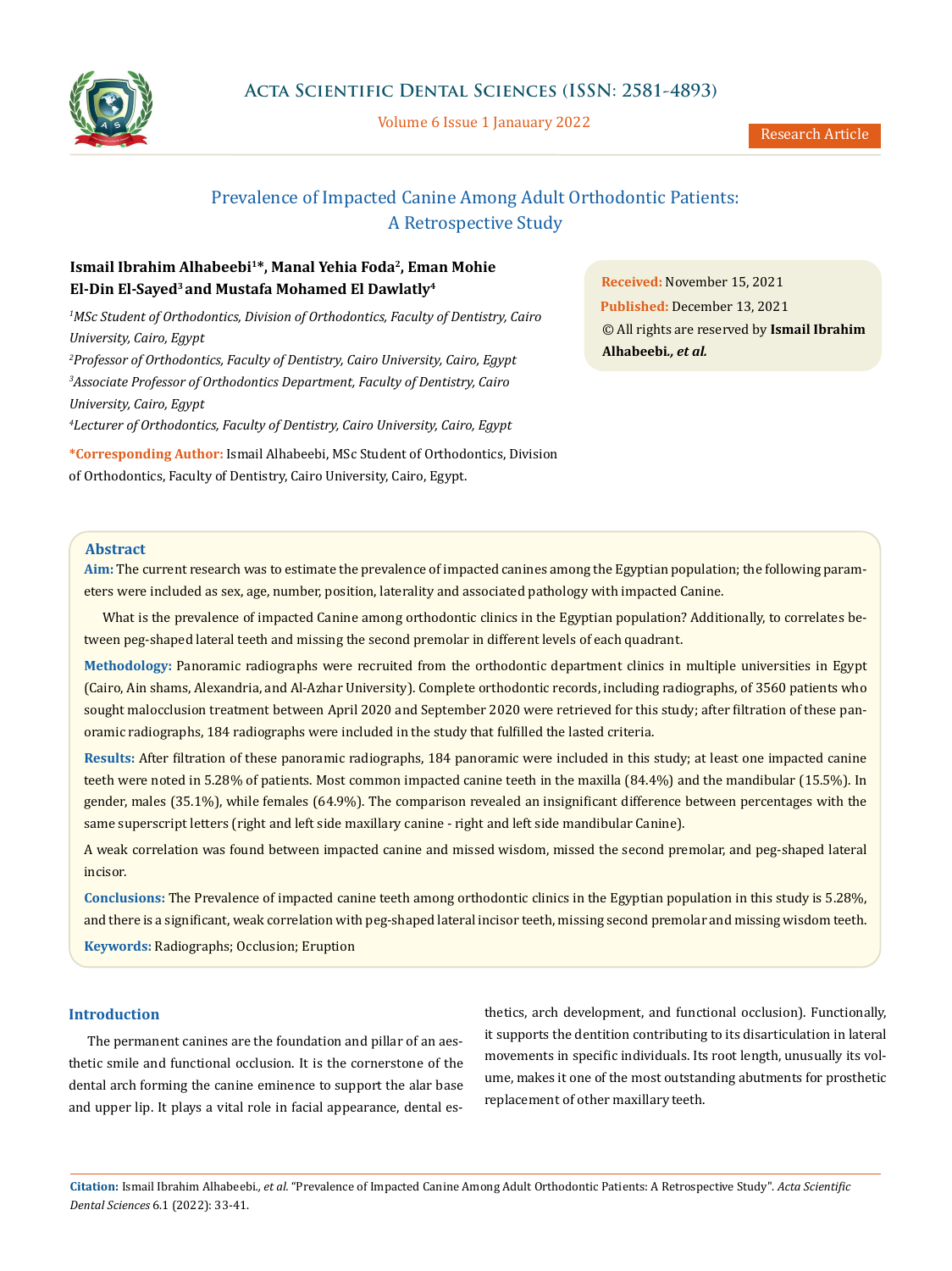Tooth eruption is defined as the axial movement of a tooth from its developmental site within the alveolar bone to its functional position in the dental arch  $[22]$ . Eruption begins only after the mineralization of the crown is completed. It requires resorption of the alveolar bone and, in the case of the permanent dentition, resorption of the primary deciduous tooth [5]. Several mechanisms control the eruption process, taking into account the predetermined location, the onset at a specific age, and synchronization with its contralateral tooth. For descriptive purposes, the eruption process can be divided into intra-osseous and supra-osseous [35]. Intraosseous events involve bone resorption and translocation of the developing tooth within the bone. Supra-osseous events include the tooth's movement once a section of the crown has surpassed the alveolar crest.

Canine has the most extended period of development and the most tortuous route to complete occlusion. For this reason, it is considered the third most common tooth to be impacted, next to mandibular and maxillary third molars. The prevalence of impacted maxillary canines ranges from a minimum of 0.92% to a maximum of 4.3%.

As the eruption process is so complex, problems may inevitably arise, leading to tooth retardation or eruption failure (impaction). If the tooth is not exposed to the oral cavity and the patient's age was above 16 years, the Canine is considered to be impacted.

Impaction is defined as a tooth that is prevented from erupting ultimately into its normal functional position by bone and tooth or fibrous tissue within the expected time due to a long, tortuous path of eruption, tooth size and arch length discrepancies, arch width deficiencies, microform, or absent lateral incisors, familial tendency, genetics, population differences, lack of resorption of the deciduous canine root, abnormal position of the tooth bud, presence of an alveolar cleft, and cystic or neoplastic formation.

The management of impacted canines requires accurate Diagnosis and precise location of the impacted Canine and the surrounding structures. Diagnosis and identification of the position can be difficult with conventional radiographic methods because of the superimposition of systems on the film, making it difficult to distinguish details. A newer technique like CT/CBCT and rapid prototyping is more promising and accurate.

Computed tomographic scanning (CT) has recently been used because it can provide more reliable information than conventional methods. CT scanning is a method in which clear serial radiographs may be taken at graduated depth in any human body part. Due to more CT dosage, CBCT came into play with decreased radiation dose, high resolution, and excellent tissue contrast. CBCT use has generally been justified when 2-dimensional radiography has not provided the necessary information required in the management and treatment planning and when the information gained from CBCT examination would aid this.

The diagnosis and treatment of this problem usually require the expertise approach and cooperation of the general practitioner, oral surgeon, periodontist, and orthodontist. Knowing the prevalence of impacted teeth is essential for the practitioner to recognize and interceptive treatment of impacted teeth.

This study was conducted to determine the prevalence of impacted maxillary and mandibular canines in different Egyptian populations.

## **Material and Methods**

### **Material**

Study design: This study was designed as a cross-sectional retrospective study.

#### **Setting**

Participants: The subjects included panoramic radiographs of Egyptians between ages 16-40 years old.

#### **Studied population**

Panoramic radiographs were recruited from the orthodontic department clinics in multiple universities in Egypt (Cairo, Ain shams, Alexandria, and Al-Azhar University) for six months from April to September of 2020. The study was conducted on 184 panoramic radiographs. The College Research Committee College approved it Dentistry, Cairo University, Egypt.

#### **Eligibility criteria**

Panoramic radiographs enrolled in this research included the following criteria.

#### **Inclusion criteria**

Egyptian patients with panoramic malocclusion.

- Age: 16-40 Years old.
- Sex: Both sexes were included.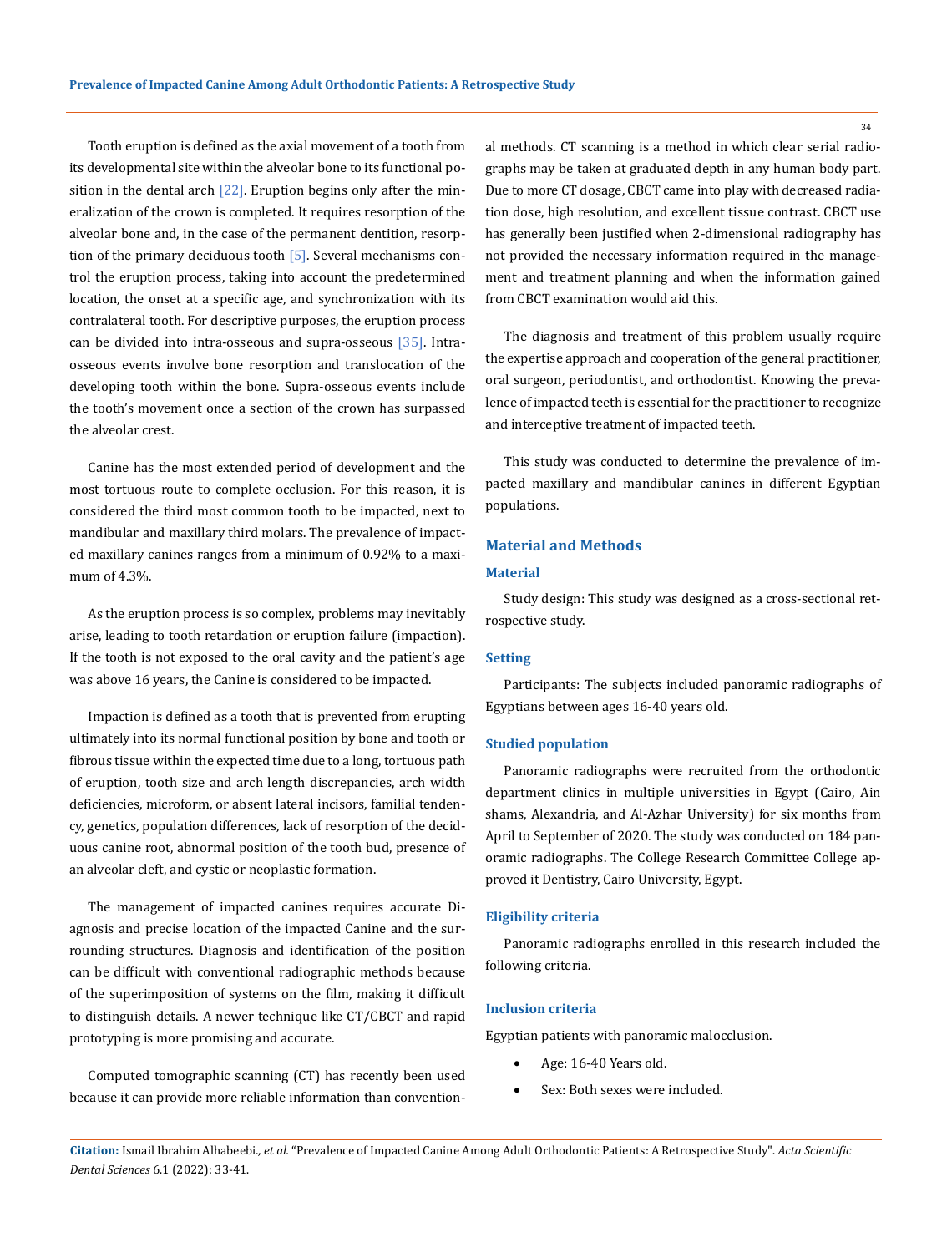#### **Exclusion criteria**

- Previous orthodontic treatment.
- • Permanent canine extraction.
- Intraoral pathological lesion related to canine area.
- Radiographs of poor quality.
- Any hereditary diseases or syndromes such as Down's syndrome or cleidocranial dysostosis.
- Any disease, trauma, or fracture of the jaw might have affected the average growth of permanent dentition.

#### **Sample size calculation**

Sample size calculation was done using the R statistical package, version 3.3.1 (21-06-2016).

Copyright (C) 2016. The R Foundation for Statistical Computing (1).

Cochran's Sample Size Formula for Prevalence studies was used to detect the proper sample size. Means and standard deviations were determined according to Moreira., *et al*. (2015) based on the prevalence of impacted canines.

At a 95% Confidence Interval and a 3% margin of error, the sample size is 184 participants.

#### **Population definition**

Governmental major universities in Egypt (Cairo, Ain shams, Alexandria, and Al-Azhar University) orthodontic department clinics during April 2020 and September 2020.

#### **Methods**

Complete orthodontic records, including radiographs, of 3560 patients who sought malocclusion treatment between April 2020 and September 2020 were retrieved for this study.

A data entry form was explicitly prepared to record the status of impacted canines and subjects characteristics figures 1 and 2.

## **Personal information chart**

Personal data including name, age, date of birth, gender were collected from the patient files in the orthodontic department clinic.

## **Interpretation panoramic radiograph**

A single skilled dentist scrutinized all radiographs on a transparency projector under constant lighting conditions. All radiographs were determined for the number of impacted teeth in the maxilla and mandible and the male and female populations.

In the present study, impacted canines were classified based on angulations and depths of the involved teeth. In terms of angulation, impacted canines were classified as mesioangular, distoangular, vertical, or horizontal.

- Age range distribution among gender.
- Determine the number of impacted canines in each quadrant and compare each of them.
- In each quadrant of impacted Canine determine the characteristics as
- Height Level of crown To Occlusal Plane.
- Transverse nearest of the crown in relation to Midline at Distant or Close.
- **Canine Position**
- **Buccal**
- **Lingual or Palatal**
- Canine Angulation to Midline in 3 groups:
- $(0-15)$
- $(15-30)$
- $( > 30)$
- Position of The Canine Apex Related to the Adjacent Teeth
- Canine zone
- 1<sup>st</sup> premolar zone
- $2<sup>nd</sup>$  premolar zone
- Mesiodistal Position of Canine Tip to Adjacent Tooth
- **Distal**
- Distal to the long axis
- Mesial to the long axis
- **Mesial**
- Comparison between all quadrants regarding all parameters.
- Correlation between impacted Canine and peg-shaped lateral incisor teeth.
- Correlation between impacted Canine and missing 2<sup>nd</sup> premolars teeth.
- • Correlation between impacted Canine and missing wisdom teeth.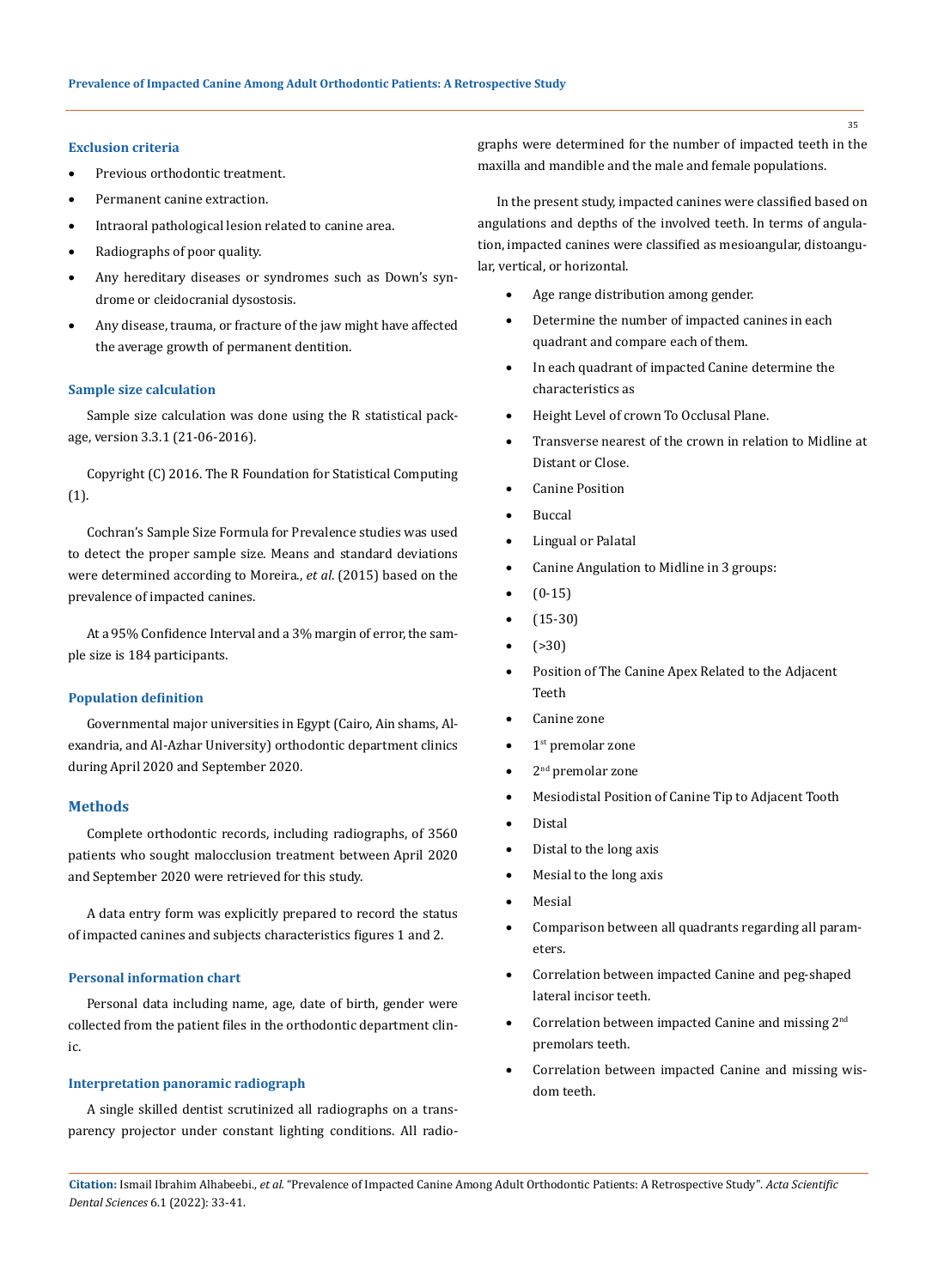| Collage<br>Date:                                                                      |                | <b>Patient Sheet</b>                                        |               | Year | File N.O.: |
|---------------------------------------------------------------------------------------|----------------|-------------------------------------------------------------|---------------|------|------------|
|                                                                                       |                |                                                             |               |      |            |
| Gender: Male □                                                                        | Female $\Box$  |                                                             |               |      |            |
|                                                                                       |                |                                                             |               |      |            |
|                                                                                       |                |                                                             |               |      |            |
|                                                                                       |                |                                                             |               |      |            |
| 1- Impacted Canine Side:<br>Right □<br>2- Impacted Canine Site:<br>Maxillary <b>O</b> |                | Left □<br>Mandibular <b>O</b>                               |               |      |            |
|                                                                                       |                | 3- Height level of crown in The Relation to Occlusal Plane: |               |      |            |
|                                                                                       |                |                                                             |               |      |            |
| Level $1\Box$                                                                         | Level $2 \Box$ | level $3\Box$                                               | level $4\Box$ |      |            |
|                                                                                       |                | 4- Transvers nearest of crown in The Relation to Medline:   |               |      |            |
| $\Box$ ose $\square$                                                                  |                | Distant □                                                   |               |      |            |
| 5- Canine position                                                                    |                |                                                             |               |      |            |
| Buccal □                                                                              |                | Lingual or Palatal O                                        |               |      |            |
|                                                                                       |                | Figure 1: Patient sheet 1.                                  |               |      |            |



**Figure 2:** Patient sheet 2.

Located the unerupted canine cusp tip relative to the lateral incisor root in one of four sectors using a modified method of Ericson and Kurol"s 20. He evaluated the panoramic radiographs taken during the late mixed dentition period and classified them into four sectors, as shown in figure 3.



**Figure 3:** Lindauer's classification.

- **Sector I**: The area distal to a line tangent to the distal heights of a contour of the lateral incisor crown and root.
- **Sector II**: The area mesial to the sector I but distal to a line bisecting the lateral incisor's mesiodistal dimension along the long axis of the tooth.
- **Sector III**: The area mesial to sector II, but distal to a line tangent to the mesial heights of a contour of the lateral incisor crown and root.
- • **Sector IV**: All areas mesial to sector III.

According to the depth of the impactions (Figure 1) was classified as Level 1, Level 2, and Level 3 as follows: (Yavuz MS., *et al*. 2007, p. 78).

- • **Level 1:** The crown of the impacted canine tooth is at the cervical line of the adjacent teeth.
- Level 2: The crown of the impacted canine tooth is between the adjacent teeth' cervical line and root apices.
- • **Level 3:** The crown of the impacted canines is beneath the root apices of the adjacent teeth.

When an impacted tooth was identified, the presence, absence, Inadequate space, resorption of root of lateral teeth, retention of deciduous Canine, and development/eruption of the patient's other teeth were also assessed.

**Citation:** Ismail Ibrahim Alhabeebi*., et al.* "Prevalence of Impacted Canine Among Adult Orthodontic Patients: A Retrospective Study". *Acta Scientific Dental Sciences* 6.1 (2022): 33-41.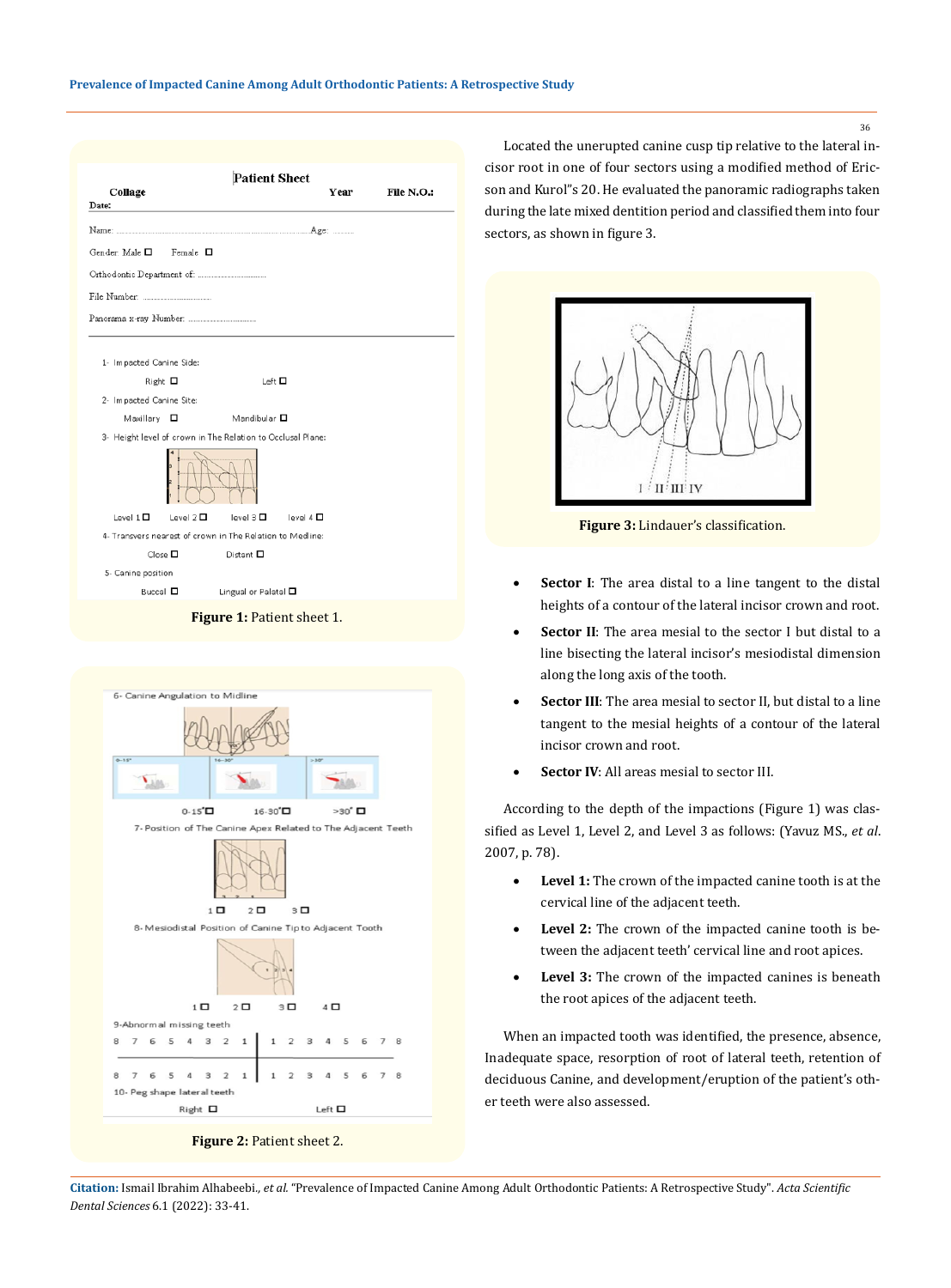A tube shift method is commonly employed in clinical settings (horizontal and vertical tube shift) to locate an impacted canine's correct position.

#### **Statistical analysis**

Statistical analysis was performed using SPSS 20®1, Graph Pad Prism®2, and Microsoft Excel 20163. Data were represented as the mean and standard deviation for quantitative data and frequency and percentages for qualitative. As presented in (1) tables and (4) graphs.

Comparison between two groups was performed by independent t-test for quantitative data, and chi-square test for qualitative data.

Spearman's correlation coefficient was calculated for qualitative data to evaluate the level of correlation needed in this study. The values range between -1.0 and 1.0. A correlation of -1.0 shows a perfect negative correlation, while a correlation of 1.0 indicates a perfect positive correlation.



**Figure 4:** Pie chart showing Comparison between all quadrants regarding all parameters.

| <b>Canine Impaction</b>                                      | <b>Max. Rt. %</b><br>$(n = 110)$ | <b>Max. Lt. %</b><br>$(n = 113)$ | $(n = 23)$ | Mand. Rt. % Mand. Lt. %<br>$(n = 18)$ | P value  |            |
|--------------------------------------------------------------|----------------------------------|----------------------------------|------------|---------------------------------------|----------|------------|
|                                                              | Level 1                          | $\Omega$                         | $\Omega$   | $\theta$                              | $\Omega$ |            |
| Height Level of crown In Rela-<br>tion to Occlusal Plane     | Level 2                          | 68.1                             | 56.5       | 56.5                                  | 50       | $0.13$ ns  |
|                                                              | Level 3                          | 29.01                            | 30.4       | 30.4                                  | 38.8     | $0.42$ ns  |
|                                                              | Level 4                          | 2.7                              | 13.04      | 13.04                                 | 11.2     | $0.002*$   |
| Transvers nearest of crown in                                | Distant                          | 27.2                             | 39.1       | 39.1                                  | 38.8     | $0.057$ ns |
| The Relation to Midline                                      | Close                            | 72.7                             | 60.8       | 60.8                                  | 61.1     | $0.059$ ns |
| Canine Position                                              | Lingual or palatal               | 52.7                             | 17.3       | 17.3                                  | 16.6     | $0.003*$   |
|                                                              | Buccal                           | 47.2                             | 82.6       | 82.6                                  | 83.3     | $0.005*$   |
| Canine Angulation to Medline                                 | $0 - 15$                         | 41.8                             | 60.8       | 60.8                                  | 66.6     | $0.004*$   |
|                                                              | 15-30                            | 36.3                             | 17.3       | 17.3                                  | 22.4     | $0.07$ ns  |
|                                                              | >30                              | 21.8                             | 17.3       | 17.3                                  | 11.2     | $0.31$ ns  |
| Position of The Canine Apex<br>Related to the Adjacent Teeth | Canine zone                      | 29.01                            | 69.5       | 69.5                                  | 50       | $0.007*$   |
|                                                              | $1st$ premolar zone              | 53.6                             | 21.7       | 21.7                                  | 38.8     | $0.01*$    |
|                                                              | 2 <sup>nd</sup> premolar zone    | 16.3                             | 8.6        | 8.6                                   | 11.2     | $0.36$ ns  |
| Mesiodistal Position of Canine<br>Tip to Adjacent Tooth      | Distal                           | 32.7                             | 73.9       | 73.9                                  | 72.2     | $0.005*$   |
|                                                              | Distal to long axis              | 24.5                             | 4.3        | 4.3                                   | 11.2     | $0.04*$    |
|                                                              | Mesial to long axis              | 15.4                             | 8.6        | 8.6                                   | 5.6      | $0.24$ ns  |
|                                                              | Mesial                           | 27.2                             | 13.04      | 13.04                                 | 11.2     | $0.13$ ns  |

**Table 1:** Comparison between all quadrants regarding all parameters.

N; count; %: percentage; \*significant difference.

## **Results**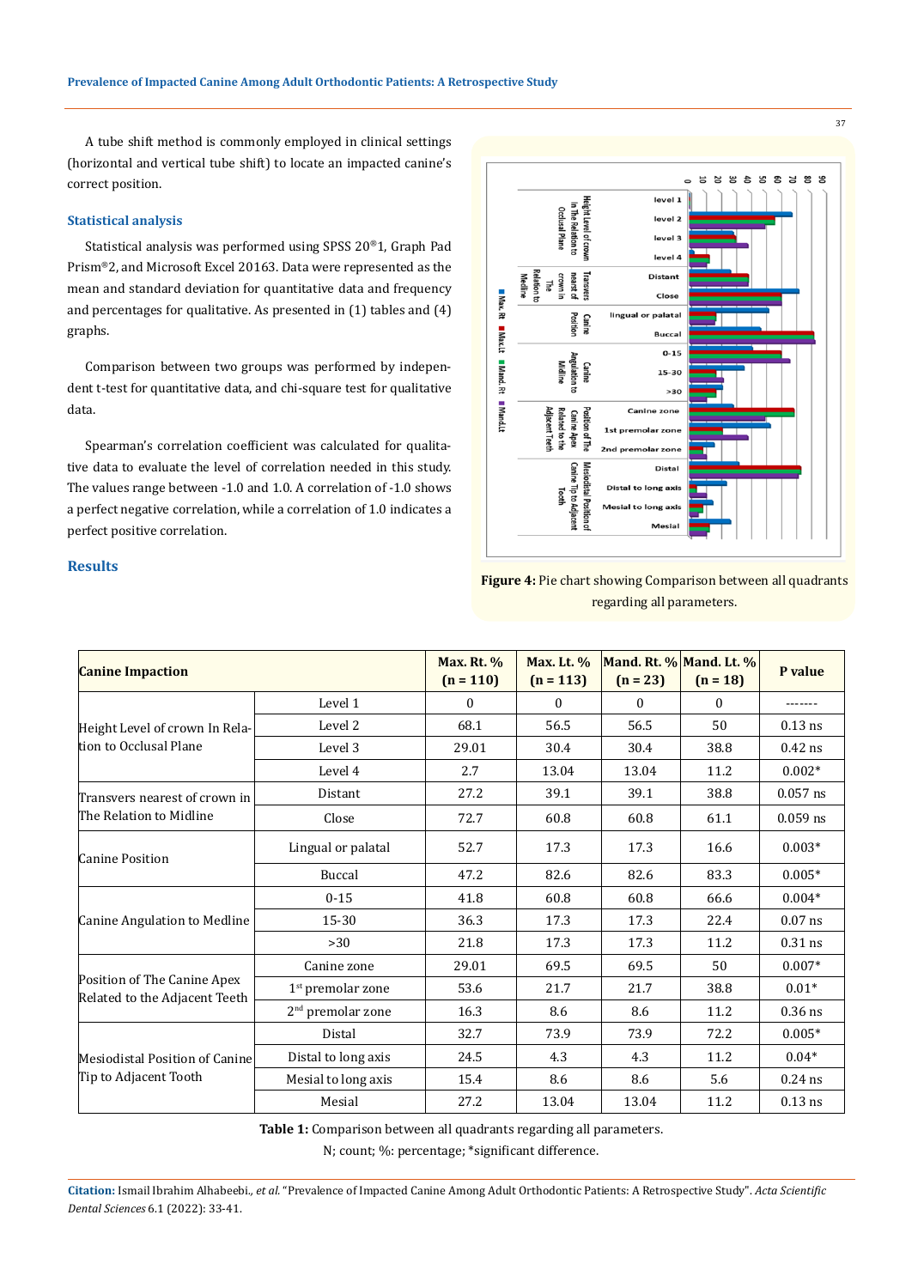# **Comparison between different levels of maxilla and mandible among right and left sides**

The comparison was performed between different levels using the Chi-square test, which revealed a significant difference in counts with different superscript letters as  $P < 0.05$ , while the insignificant revealed difference in counts with the same superscript letters as P > 0.05 as presented in table 2 and figure 5.

Maxillary right side: level 2 is significantly higher than all other levels, then level 3 also was significantly higher than level 1 and 4, while there was an insignificant difference between level 1 and 4.

Maxillary left side: level 2 was significantly higher than all other levels, followed by level 3 was also significantly higher than level 1 and 4; level 4 was significantly higher than level 1.

Mandibular right and left sides: level 2 was insignificantly higher than level 3, while both levels 2 and 3 were significantly higher than levels 4 and 1. Also, there was an insignificant difference between levels 1 and 4.

#### **Discussion**

| <b>Arch</b> | Side/<br><b>Total N</b> | Level 1               |                  | Level 2         |      | Level 3        |                             | Level 4        |               |                    |
|-------------|-------------------------|-----------------------|------------------|-----------------|------|----------------|-----------------------------|----------------|---------------|--------------------|
|             |                         | N                     | $\frac{0}{0}$    | N               | $\%$ | N              | $\%$                        | N              | $\frac{0}{0}$ | <b>P-</b><br>value |
| Maxilla     | Rt(110)                 | $\Omega$ <sup>a</sup> | $\theta$         | 75 <sup>b</sup> |      |                | 68.1 32 $c$ 29.01           | <b>3a</b>      | 2.7           | $0.001*$           |
|             | Lt $(113)$              | $\Omega$ <sup>a</sup> | $\theta$         | 74 <sup>b</sup> |      |                | $65.4$ 35 <sup>c</sup> 30.9 | 4 <sup>d</sup> | 3.5           | $ 0.001*$          |
| Mandible    | Rt(23)                  | $\Omega$ <sup>a</sup> | $\boldsymbol{0}$ | 13 <sup>b</sup> | 56.5 | 7 <sup>b</sup> | 30.4                        | <b>3a</b>      |               | $ 13.04 0.001*$    |
|             | Lt $(18)$               | $\Omega$ <sup>a</sup> | 0                | <b>Qb</b>       | 50   | 7 <sub>b</sub> | 38.8                        | 2a             |               | 11.2 $ 0.001*$     |

**Table 2:** Comparison between different levels of maxilla and mandible among right and left sides.

N; count; %: percentage; \*significant difference.



**Figure 5:** Comparison between different levels of maxilla and mandible among right and left sides.

Knowing the prevalence of impacted teeth is essential for practitioners for early recognition and interceptive treatment. Dental impaction is usually found in teenagers and adults at the third molar and upper canines areas. The cuspid features a complicated eruption pattern and is one of the last teeth to erupt in the dental arch. this tooth might not have an eruption process in an exceedingly natural way. Functional and esthetic aspects associated with the canine are of great importance; however, it frequently impacts. The most significant number of impacted teeth occurs with the lower third molar, followed by the upper third molar. Dental impaction occurs mainly in those teeth that erupt late as the upper canine and lower second premolar teeth. It occurs in a 3:1 ratio for the female gender and a higher frequency on the dental arch's left side. Canine impaction is more frequent within the maxilla and tends towards being unilateral [8-13,25].

Maxillary canines support the bottom of the alar and upper lip necessary for smiles and esthetics [31]. Furthermore, it provides canine guidance for mandibular movements. A disorder has been defined as a tooth that's thwarted from ultimately erupting into a natural functional position within the expected timeframe, usually related to an absence of space, physical obstruction by another tooth, or a deviant eruption path  $[6]$ .

Some studies had reported the maxillary canines as the most often impacted teeth  $[16]$ ; others had recorded it second after the third molars [21]. This high rate of impaction of upper canines was attributed to the fact that they are the last teeth to develop and travel long and tortuous paths before coming into functional occlusion. Through this long journey, they are frequently vulnerable to displacements and mechanical obstructions from adjacent teeth and also the process of pneumatization within the maxilla [3].

This study could help the dentist learn more about the prevalence of impacted canines and promotes a good understanding of the early diagnosis. If done correctly and timely, interdisciplinary treatment protected the patient from esthetic and functional discrepancies and prevented many unwanted complications by implementing preventive measures [6,23].

Furthermore, in the present study, the age range was set between 16 and 40 years because the root completion occurred three years after the complete eruption of the upper canine, and after 40 years, periodontal and periapical pathologies might affect the presence of permanent teeth. This study had limitations in the small sample size, and the sample population was the only representative of the patient at a university orthodontic clinic; thus, wider population groups should be studied in Egypt in further research.

**Citation:** Ismail Ibrahim Alhabeebi*., et al.* "Prevalence of Impacted Canine Among Adult Orthodontic Patients: A Retrospective Study". *Acta Scientific Dental Sciences* 6.1 (2022): 33-41.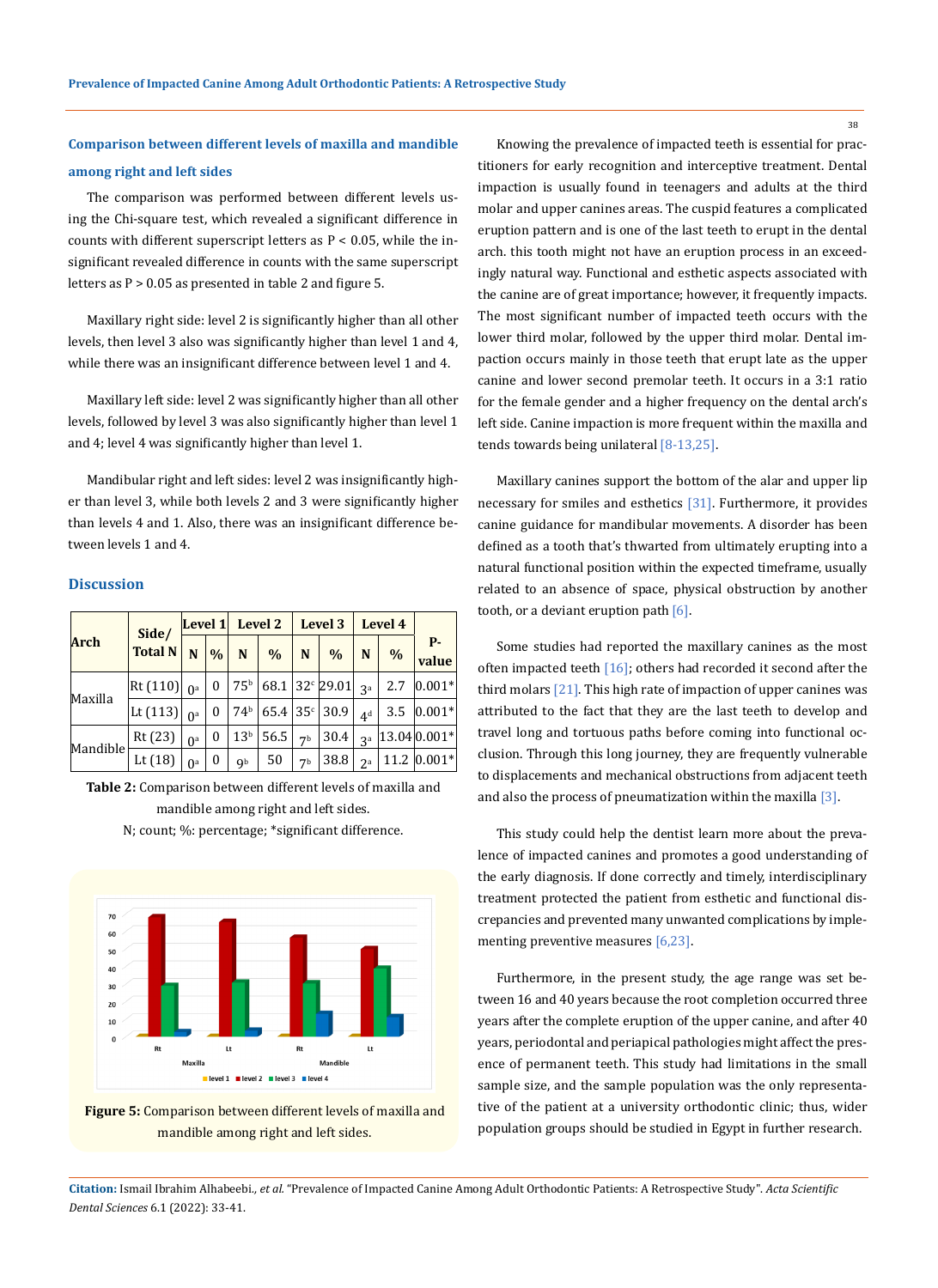Screening of 3560 panoramic radiographs was performed in the current research collected from different orthodontic clinics related to Cairo, Azhar, Ain Shams and Alexandria universities.

The criteria required was fulfilled on 188 panoramic radiographs.

In this study, all the parameters written in the patient sheet to collect the information from the recorded file of the patient were based on a previous study [18].

The difficulty level was not significant between the four-quadrant of the studied sample. The most significant level of canine impaction in all four quadrants of the studied sample was level 2; this reveals that most of the impactions were at a level that is attainable for orthodontic extrusion.

Many studies assessed the prevalence of impacted teeth among different study populations [14]. The present study assessed the prevalence of impacted canines without considering the impaction of other teeth  $[2,19,33]$ . Maxillary canines impactions  $(84.4\%)$ were reported as more common than mandibular impactions (15.5%) [16,24,28].

The present study resulted in 4.46% of maxillary canine impaction incidence in the Egyptian population, which disagrees with a study done in Greece that found that the North Greek population had a maxillary canine impaction incidence of 8.4% [14].

A study on the Panoramic x-rays of an Iraqi population involving 1050 cases revealed that the maxillary canine impaction prevalence was 6.28% [28]. Twenty-six thousand thirty-nine southern Chinese children and adolescents were investigated for impacted maxillary canines 533 (2.1%) presented with at least one impacted maxillary canine [6]. Another study investigated the impaction of maxillary canines in 4133 patients in west India and reported a prevalence of 2.78% to have at least one impacted maxillary canine. Reported 36 cases out of 1368 cases to have at least one impacted maxillary canine with a prevalence rate of 2.14% [17]. Investigated 580 panoramic radiographs of Bangladeshi patients and found that impacted maxillary canines were present in only 7 (1.2%) radiographs  $[26,27]$  a prevalence of 1.36% was reported by  $[24]$ , who conducted a retrospective investigation on 3800 panoramic x-rays. The result revealed that the incidence of maxillary canine impaction was (1.62%).

The incidence of canine impaction varies with the population studied. The different results may be attributed to the racial differences and differences in the methodology of the study. The prevalence of impacted canines among females was 3.4% and 1.85% among males. A significant association between gender and canine impaction (P < 0.05) was found in the current study, indicating that females had a higher prevalence of canine impaction than males, which is in agreement with other studies  $[4,15,19,28-33]$ . These results are consistent with those obtained by other studies reporting that the majority of maxillary impactions occur unilaterally [3,14,26,27,33]. No significant (P > 0.05) difference in the prevalence of right or left canine impaction. These findings agreed with studies done in Turkey, Greece [14,16].

Other studies reported left side impactions to be more common than right side impactions [17,19,26,27,34] disagree with this study's result.

Panoramic radiographs were used by the investigators who performed previous studies on the prevalence of impacted teeth. Panoramic x-rays only give a general overview but do not give the precise localization of an impacted canine in three-dimensional space. However, panoramic radiography is the most available method in Egyptian universities.

This study revealed an insignificant correlation between pegshaped lateral incisor teeth and upper impacted canine teeth. Correlation between impacted canine and missed the second premolar, A significant, weak positive correlation between mandibular left impacted canine and mandibular right and left missed the second premolar. Regarding the correlation between impacted canine and missed wisdom, there was a significant ( $P < 0.005$ ), weak (<0.5) negative (-) correlation between maxillary right impacted canine and mandibular right missed wisdom. Also, there was a significant  $(P < 0.05)$ , weak  $( $0.5$ )$ , positive  $(+)$  correlation between mandibular left impacted canine and mandibular left missed wisdom.

In this study, the percentage of impacted canine teeth derived from the orthodontic clinic of a major university in Egypt was (5.28%), and this percent was divided into (84.4%) maxillary impacted canine teeth and (15.6%) mandibular impacted canine teeth, which agreed with other studies done for Saudi patients and reported that (3.6%) of patients had at least one impacted canine [1]. A research performed in 406 digital panoramic x-rays and found that impacted canines were (4.19%) in south India [33].

**Citation:** Ismail Ibrahim Alhabeebi*., et al.* "Prevalence of Impacted Canine Among Adult Orthodontic Patients: A Retrospective Study". *Acta Scientific Dental Sciences* 6.1 (2022): 33-41.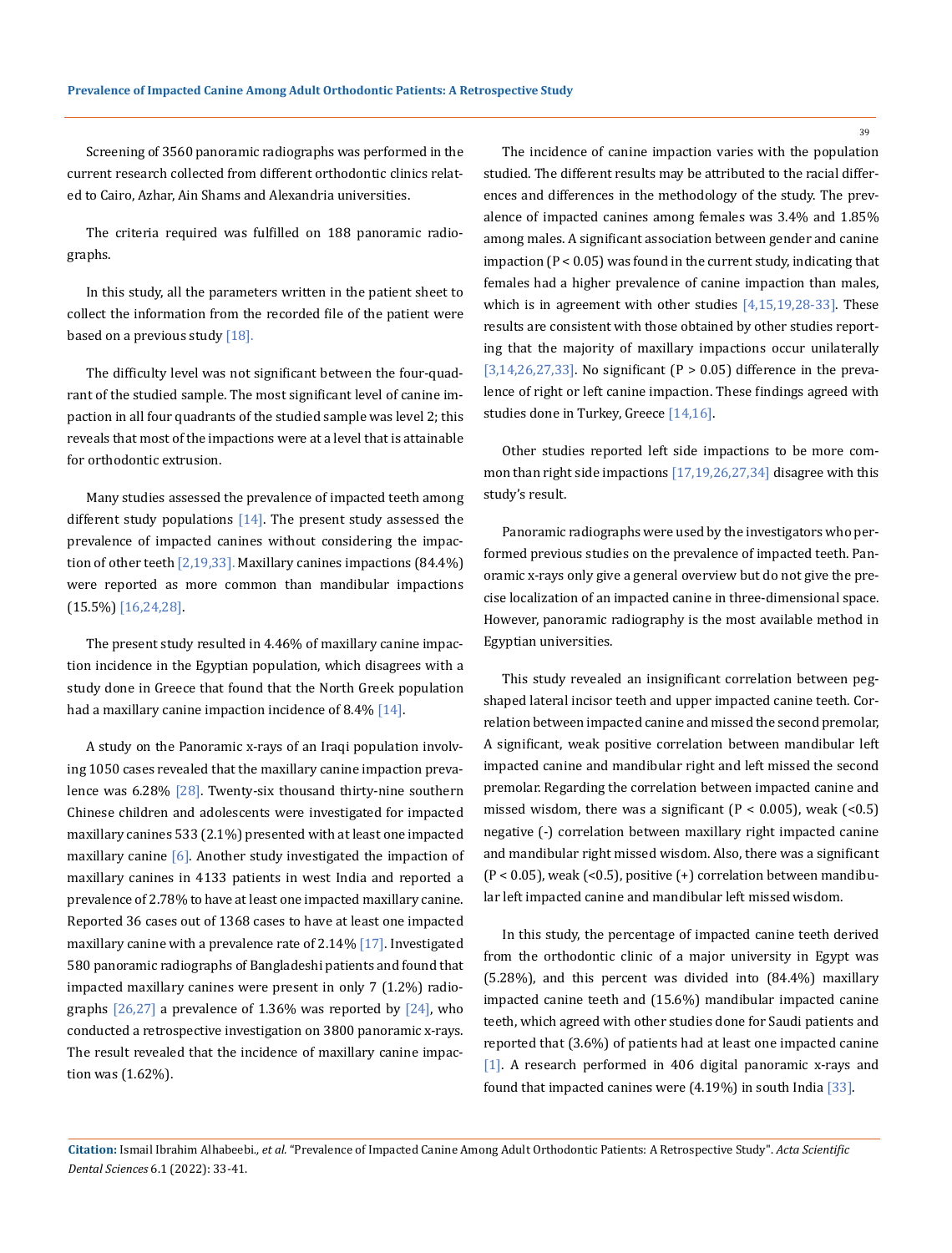On A Palestine population,2200 patients were examined and recorded 82 (3.7%) cases of at least one impacted maxillary canine [4].

#### **Conclusions**

The Prevalence of impacted canine teeth among a sample of orthodontic patient orthodontic clinics in the Egyptian population in this study is 5.28%.

The level of difficulty of canine impaction was insignificant between the four quadrants, and it was mostly in level 2.

#### **Recommendations**

Larger scale studies are recommended for better evaluation and description of the detection of impacted canine teeth in orthodontic clinics.

- Prevalence in a larger sample of the Egyptian population has impacted canine teeth.
- Further study the etiology of increasing impacted canine teeth in the Egyptian population.
- Interpretation of the prognosis of impacted canine either palatally or labially.

#### **Bibliography**

- 1. [AA Zahrani. "Impacted cuspids in a Saudi population: preva](https://pubmed.ncbi.nlm.nih.gov/8299537/)[lence, etiology, and complications".](https://pubmed.ncbi.nlm.nih.gov/8299537/) *Egyptian Dental Journal* [39.1 \(1993\): 367-374.](https://pubmed.ncbi.nlm.nih.gov/8299537/)
- 2. Alif SM., *et al.* ["Panoramic Radiological Study to Identify Lo](https://pubmed.ncbi.nlm.nih.gov/22232724/)[cally Displaced Maxillary Canines in Bangladeshi Population".](https://pubmed.ncbi.nlm.nih.gov/22232724/)  *[Imaging Science in Dentistry](https://pubmed.ncbi.nlm.nih.gov/22232724/)* 41 (2011): 155-159.
- 3. [Becker A and Chaushu S. "Etiology of maxillary canine impac](https://pubmed.ncbi.nlm.nih.gov/26432311/)tion: a review". *[American Journal of Orthodontics and Dentofa](https://pubmed.ncbi.nlm.nih.gov/26432311/)cial Orthopedics* [148 \(2015\): 557-567.](https://pubmed.ncbi.nlm.nih.gov/26432311/)
- 4. [Camilleri S. "The Prevalence of Impacted Permanent Maxillary](https://www.um.edu.mt/library/oar/bitstream/123456789/701/1/mmj070142.pdf)  [Canines in Maltese School Children: A Pilot Study".](https://www.um.edu.mt/library/oar/bitstream/123456789/701/1/mmj070142.pdf) *Malta Medical Journal* [1 \(1995\): 42-46.](https://www.um.edu.mt/library/oar/bitstream/123456789/701/1/mmj070142.pdf)
- 5. [Carlson H. "Studies on the rate and amount of eruption of cer](https://pubmed.ncbi.nlm.nih.gov/21024944/)tain human teeth". *[American Journal of Orthodontics and Oral](https://pubmed.ncbi.nlm.nih.gov/21024944/)  Surgery* [42 \(1994\): 78-91.](https://pubmed.ncbi.nlm.nih.gov/21024944/)
- 6. Chu FC., *et al.* ["Prevalence of impacted teeth and associated](https://pubmed.ncbi.nlm.nih.gov/12777649/)  [pathologies-a radiographic study of the Hong Kong Chinese](https://pubmed.ncbi.nlm.nih.gov/12777649/)  population". *[Hong Kong Medical Journal](https://pubmed.ncbi.nlm.nih.gov/12777649/)* 9.3 (2003): 158-163.
- 7. [Clark CA. "A method of ascertaining the relative position of un](https://www.ncbi.nlm.nih.gov/pmc/articles/PMC1961023/)[erupted teeth by means of film radiographs".](https://www.ncbi.nlm.nih.gov/pmc/articles/PMC1961023/) *Proceedings of [the Royal Society of Medicine](https://www.ncbi.nlm.nih.gov/pmc/articles/PMC1961023/)* 3 (1910): 87-90.
- 8. [Dewel BF. "Clinical observations on the axial inclination of](https://pubmed.ncbi.nlm.nih.gov/18110477/)  teeth". *[American Journal of Orthodontics](https://pubmed.ncbi.nlm.nih.gov/18110477/)* 35.2 (1949): 98-115.
- 9. [Dewel BF. "The upper cuspid: Its development and impaction".](https://meridian.allenpress.com/angle-orthodontist/article/19/2/79/55028/The-Upper-Cuspid-Its-Development-and-Impaction)  *[The Angle Orthodontist](https://meridian.allenpress.com/angle-orthodontist/article/19/2/79/55028/The-Upper-Cuspid-Its-Development-and-Impaction)* 19 (1949): 79-90.
- 10. [Ericson S and Kurol J. "Longitudinal study and analysis of clini](https://pubmed.ncbi.nlm.nih.gov/3459617/)[cal supervision of maxillary canine eruption".](https://pubmed.ncbi.nlm.nih.gov/3459617/) *Community Den[tal and Oral Epidemiology](https://pubmed.ncbi.nlm.nih.gov/3459617/)* 14 (1986): 112-116.
- 11. [Ericson S and Kurol J. "Radiographic examination of ectopi](https://pubmed.ncbi.nlm.nih.gov/3473928/)cally erupting maxillary canines". *[American Journal of Ortho](https://pubmed.ncbi.nlm.nih.gov/3473928/)[dontics and Dentofacial Orthopedics](https://pubmed.ncbi.nlm.nih.gov/3473928/)* 91 (1987): 483-492.
- 12. [Ericson S and Kurol J. "Radiographic assessment of maxillary](https://pubmed.ncbi.nlm.nih.gov/3464436/)  [canine eruption in children with clinical signs of eruption dis](https://pubmed.ncbi.nlm.nih.gov/3464436/)turbance". *[European Journal of Orthodontics Oxford](https://pubmed.ncbi.nlm.nih.gov/3464436/)* 8.3 (1986): [133-140.](https://pubmed.ncbi.nlm.nih.gov/3464436/)
- 13. Ewan GE and Sheridan W. "Locating impacted cuspids: using the shift technique". *American Journal of Orthodontics St. Louis* 41.12 (1956): 926-929.
- 14. Fardi A., *et al.* ["Incidence of Impacted and Supernumerary](http://www.medicinaoral.com/pubmed/medoralv16_i1_p56.pdf)  [Teeth-A Radiographic Study in a North Greek Population".](http://www.medicinaoral.com/pubmed/medoralv16_i1_p56.pdf)  *[Medicine Oral, Patología Oral y Cirugía Bucal](http://www.medicinaoral.com/pubmed/medoralv16_i1_p56.pdf)* 16 (2011): e56 [e61.](http://www.medicinaoral.com/pubmed/medoralv16_i1_p56.pdf)
- 15. Gashi A., *et al.* ["The Incidence of Impacted Maxillary Canines](https://www.hindawi.com/journals/isrn/2014/370531/)  [in a Kosovar Population". International Scholarly Research No](https://www.hindawi.com/journals/isrn/2014/370531/)[tices \(2014\).](https://www.hindawi.com/journals/isrn/2014/370531/)
- 16. Halıcıog˘ Lu K., *et al.* ["Incidence of impacted teeth and trans](https://www.researchgate.net/publication/303307617_INCIDENCE_OF_IMPACTED_TEETH_AND_TRANSMIGRATED_CANINES-_--A_RADIOGRAPHIC_STUDY_IN_TURKISH_DENTAL_PATIENTS)[migrated canines-A radiographic study in Turkish dental pa](https://www.researchgate.net/publication/303307617_INCIDENCE_OF_IMPACTED_TEETH_AND_TRANSMIGRATED_CANINES-_--A_RADIOGRAPHIC_STUDY_IN_TURKISH_DENTAL_PATIENTS)tients". *[Clinical Research Dental](https://www.researchgate.net/publication/303307617_INCIDENCE_OF_IMPACTED_TEETH_AND_TRANSMIGRATED_CANINES-_--A_RADIOGRAPHIC_STUDY_IN_TURKISH_DENTAL_PATIENTS)* 36 (2012): 42-50.
- 17. Hijawi SI., *et al.* ["Prevalence of Impacted and Transmigrated](https://www.aaup.edu/sites/default/files/Publications/jbaar2016252%20%281%29.pdf)  [Canine among Palestinian People-Jenin District".](https://www.aaup.edu/sites/default/files/Publications/jbaar2016252%20%281%29.pdf) *Journal of [Basic and Applied Research International](https://www.aaup.edu/sites/default/files/Publications/jbaar2016252%20%281%29.pdf)* 2 (2016): 272-276.